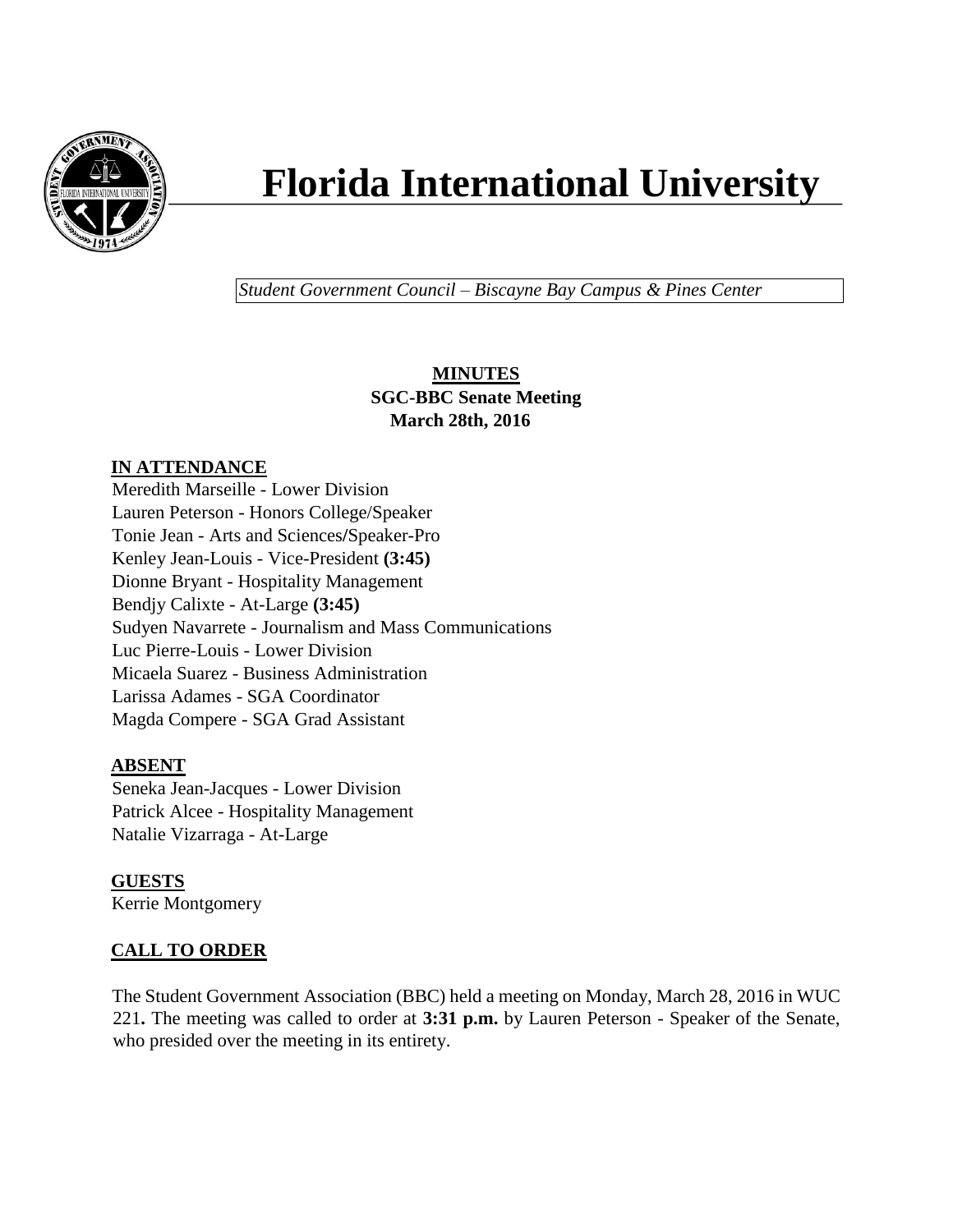### **Minutes Approval**

Speaker Peterson entertain a motion to approve old meeting minutes of March 21th

Speaker-Pro Jean moved to approve the minute meeting from the March 21th. Senator Pierre-Louis seconded the motion.

By a unanimous decision, the motion passed and the minutes were approved.

#### **SPEAKER REPORT**

• Speaker Peterson hoped that everyone had a great spring break.

#### **VICE-PRESIDENT'S REPORT**

• No Report

#### **SPEAKER-PRO REPORT**

- Speaker-Pro Jean said that all of the times are up to date.
- Speaker-Pro Jean said that she will let anyone know who missing time is.

#### **FINANCE REPORT**

- Senator Marseille said that today's Finance meeting was productive and that appropriations were looked over.
- Senator Marseille states that April  $8<sup>th</sup>$  is the deadline for Finance Request for the Spring Term.

#### **STUDENT ADVOCACY REPORT**

- Senator Pierre-Louis said that he is spearheading a new project which will involve more club and getting increase in number of students.
- Senator Pierre-Louis said that there are only 37 club present on campus.

#### **INTERNAL AFFAIRS CHAIR REPORT**

- Senator Suarez said that she is continually checking the hours.
- Senator Suarez said that she is reading the constitution, to better understand her new rolls.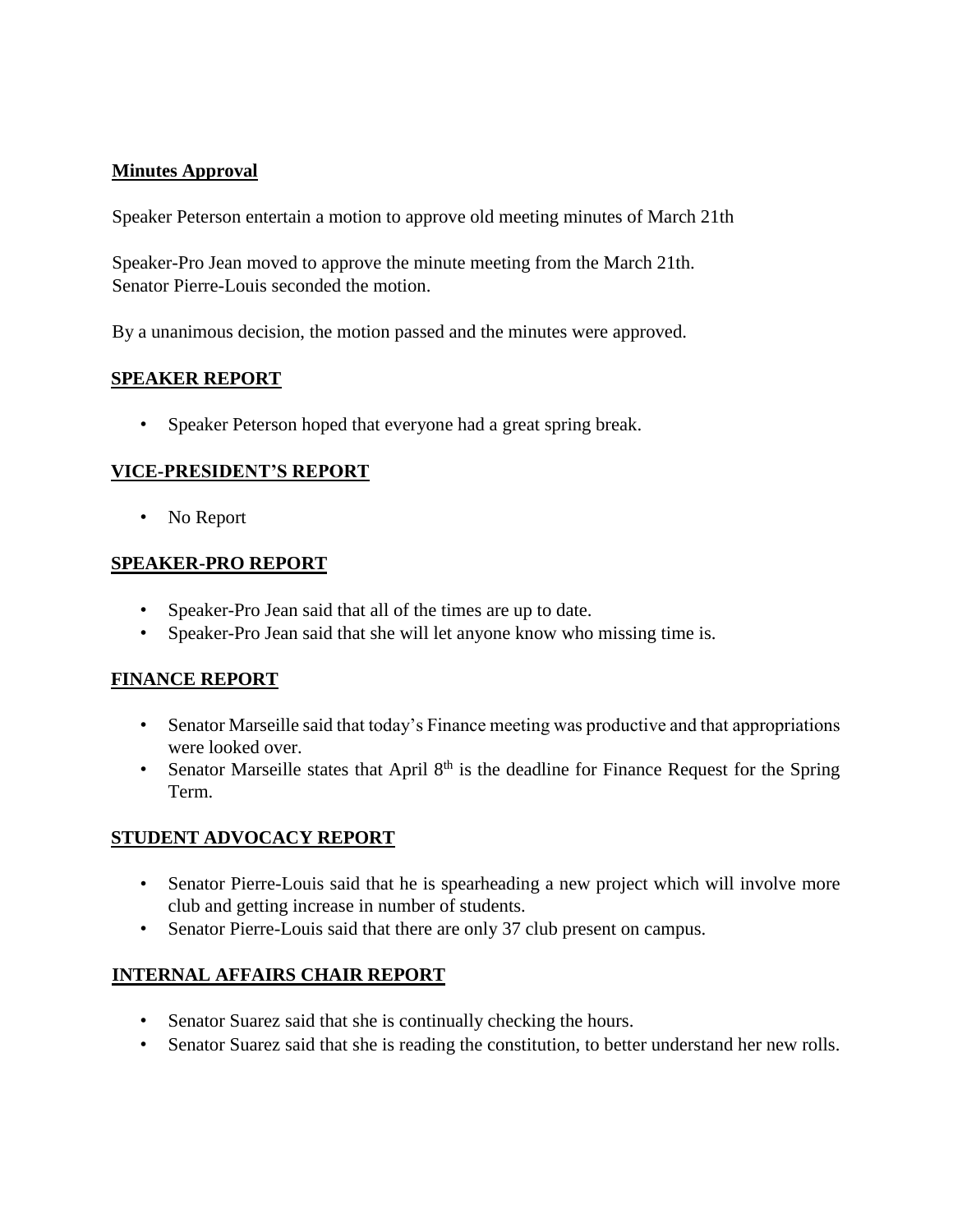## **OPERATIONAL REVIEW REPORT**

• No Report

## **ADVISOR REPORT**

• No Report

#### **NEW BUSINESS**

- **A. Appropriation Presentation – Ms.Marseille**
	- Senator Marsielle presented an appropriation for a one-time funding up to \$872 to be allocated for the 2016 Academic/Quiz Bowl for book stipends.

Speaker-Pro Jean moved to bybass the second reading. Senator Bryant seconded the motion.

By a unanimous decision, the motion passed and the second reading were bypassed.

Speaker Peterson entertained a motion to approve the appropriation.

Speaker-Pro Jean moved to approve the appropriations. Senator Bryant seconded the motion.

By a unanimous decision, the motion passed and the appropriations were approved.

#### **B. Budget Presentation**

- Vice President Jean-Louis presented the 2016-2017 Budget.
- Vice President Jean-Louis said that there were cuts to everyone that had ask for funding.

Speaker Peterson entertained a motion to modify the agenda and add Vice President Jean-Louis's Career-Expo presentation.

Speaker-Pro Jean moved to modify the agenda and add Vice President Jean-Louis's Career-Expo Presentation.

Senator Marseille seconded the motion.

By a unanimous decision, the motion passed and the appropriations were approved.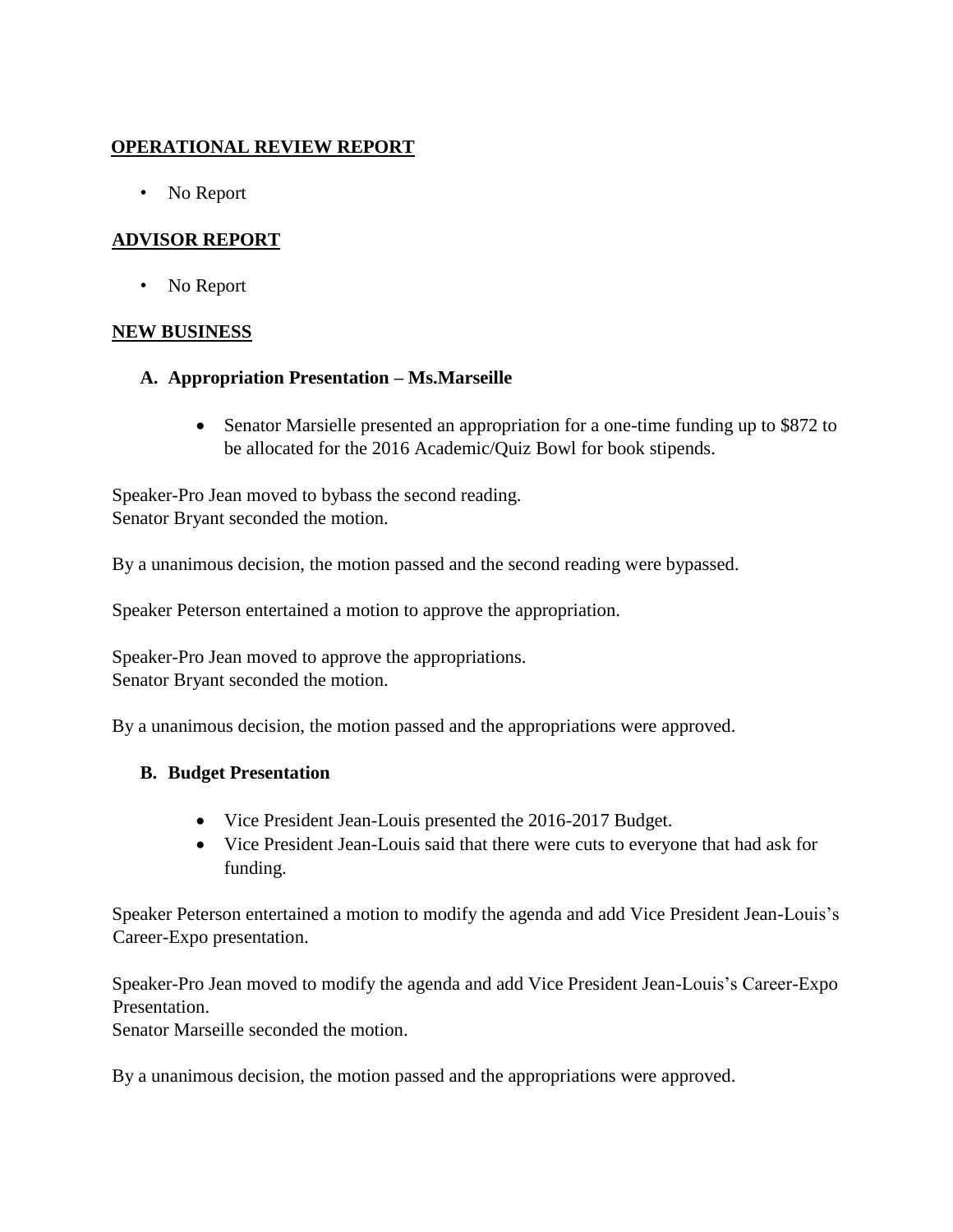## **C. Career-Expo Presentation**

- Vice-President Jean-Louis said that he was creating scholarships with Steven Moll
- Vice-President Jean-Louis said that the Professional Networking will be at 9:30am and the Showcase and Recruitment at 11 a.m.
- Vice-President Jean-Louis that attending will be a great opportunity to make connections.

## **ANNOUNCEMENTS**

- Vice Presidential Debate Tuesday, March  $29<sup>th</sup>$  @ 3pm-4pm
- Presidential Debate Wednesday, March  $30<sup>th</sup>$  @ 2pm-3pm
- SGA Election Voting Tuesday & Wednesday, April  $5<sup>th</sup>$  &  $6<sup>th</sup>$  @ 9am-7pm
- Vice Presidential Debate Thursday, April  $7<sup>th</sup>$  @ 12pm-2pm

Speaker Peterson entertained a motion to modify the agenda and add an Advisor Report.

Speaker-Pro Jean moved to modify the agenda and add an Advisor Report. Senator Marsielle seconded the motion.

By a unanimous decision, the motion was passed and the agenda was modified.

## **ADVISOR REPORT**

- Ms. Adames said that Picture Day will be April  $20<sup>th</sup>$ .
- Ms. Adames said that Wolfe Day will on Thursday, April 31th.
- Ms. Adames reminded everyone that the Presidential and Vice-Presidential debate.
- Ms. Adames said that during the General Meeting will be discussing the banquet.

## **OPEN ANNOUNCEMENTS**

- Senator Navarette mentioned that there will be a panel discussion conference from 9-2.
- Speaker-Pro Jean asked everyone to help with her AB mission by going to Go Fund Me page.
- Senator Pierre-Louis said that there will be a Quiz Bowl on April 15<sup>th</sup>.
- Vice-President Jean-Louis reminded everyone that Bayfest will take place next Saturday from  $3$  p.m.  $-12$  a.m.
- Graduate Assistant Compere said that Tunnel of Depression will come back for another year.
- Ms. Adames said to read the budget, so that everyone knows what they are voting for.